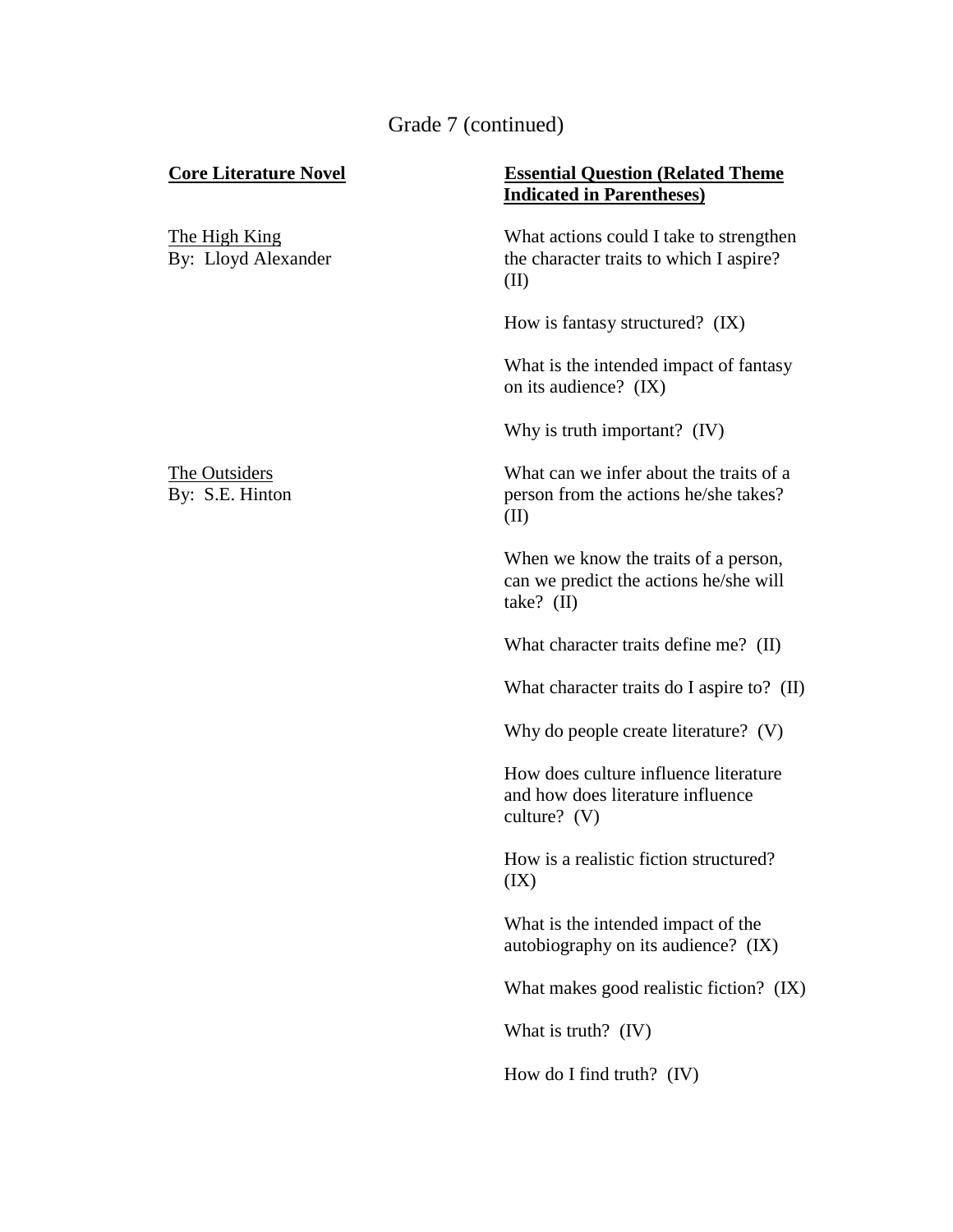## Grade 8

By: Bernard Evslin (II)

## **Core Literature Novel Essential Question (Related Theme Indicated in Parentheses)**

Heroes, Gods, and Monsters What can we infer about the traits of a of Greek Myth person from the actions he/she takes?

> When we know the traits of a person, can we predict the actions he/she will take? (II)

> Why do people create literature? (V)

How does literature communicate ideas about the authors and audiences? (V)

How does culture influence literature and how does literature influence culture? (V)

How is myth structured? (IX)

What is the intended impact of myth on its audience? (IX)

How do authors use literary devices to accomplish their purposes? (IX)

What makes a good myth? (IX)

To Kill a Mockingbird What can we infer about the traits of a By: Harper Lee person from the actions he/she takes? (II)

> When we know the traits of a person, can we predict the actions he/she will take? (II)

> How does culture influence literature and how does literature influence culture? (V)

How is historical fiction structured?  $(IX)$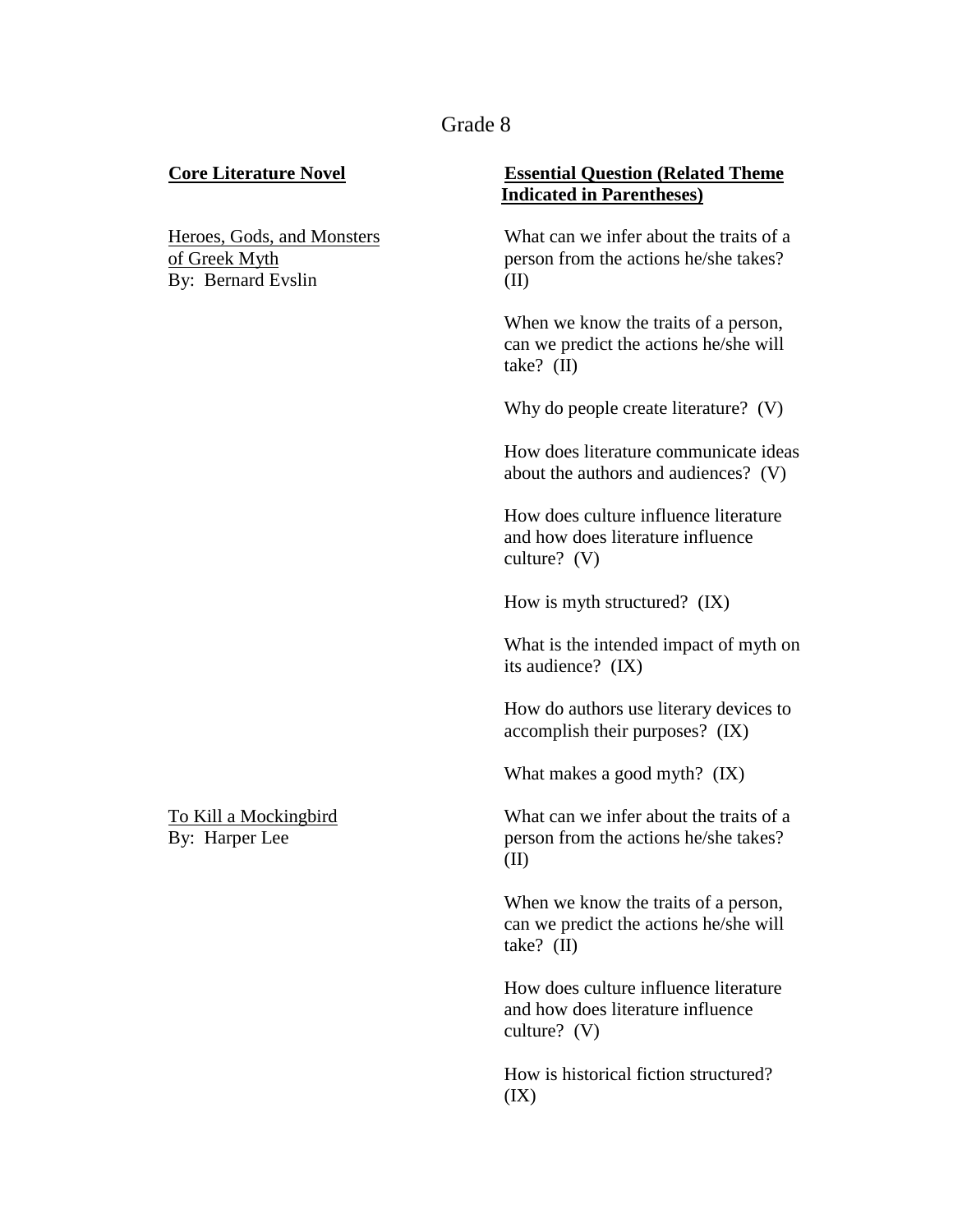# Grade 8 (continued)

| <b>Core Literature Novel</b>                   | <b>Essential Question (Related Theme)</b><br><b>Indicated in Parentheses)</b>                                                                                                                                |
|------------------------------------------------|--------------------------------------------------------------------------------------------------------------------------------------------------------------------------------------------------------------|
| <u>To Kill a Mockingbird</u><br>By: Harper Lee | How do authors use literary devices to<br>accomplish their purposes? (IX)                                                                                                                                    |
|                                                | What makes a good work of historical<br>fiction? $(IX)$                                                                                                                                                      |
|                                                | What is truth? (IV)                                                                                                                                                                                          |
|                                                | How do I find truth? $(IV)$                                                                                                                                                                                  |
|                                                | Why is truth important? $(IV)$                                                                                                                                                                               |
| Night<br>By: Elie Wiesel                       | How is the plot structured and used to<br>tell the story? (III)                                                                                                                                              |
|                                                | How are characters defined and used to<br>tell the story? (III)                                                                                                                                              |
|                                                | How are the following literary devices<br>used to accomplish the purposes of the<br>author? flashbacks, metaphors, symbols,<br>dialogue, figurative language, imagery,<br>irony, point of view and tone (VI) |
|                                                | What can we infer about the traits of a<br>character by the actions he/she takes?<br>(II)                                                                                                                    |
|                                                | When we know the traits of a character,<br>can we predict the actions he/she will<br>take? $(II)$                                                                                                            |
|                                                | What are the character traits of great<br>people? (II)                                                                                                                                                       |
|                                                | What character traits define me? (II)                                                                                                                                                                        |
|                                                | Why do people create literature? (V)                                                                                                                                                                         |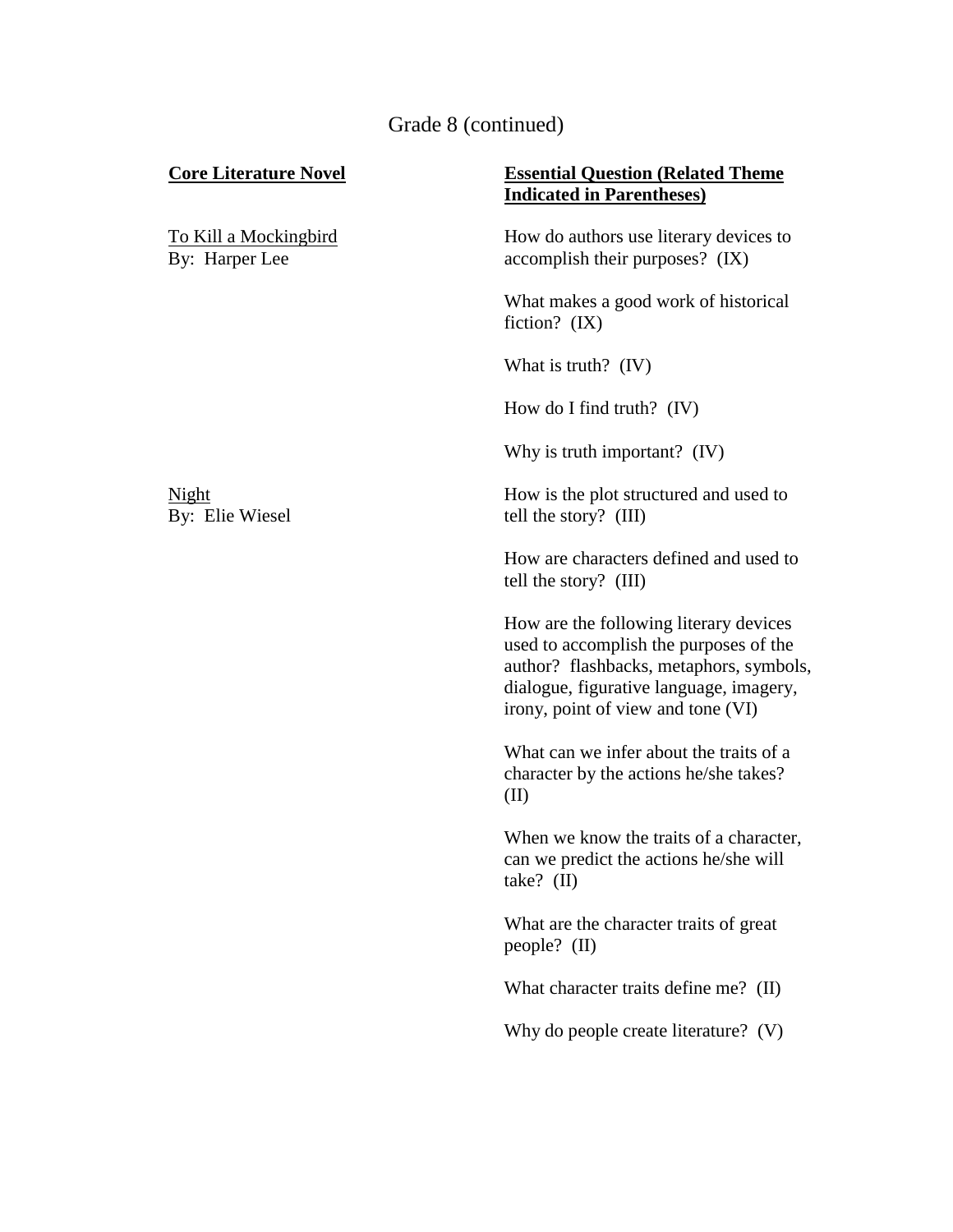# Grade 8 (continued)

| <b>Core Literature Novel</b>        | <b>Essential Question (Related Theme)</b><br><b>Indicated in Parentheses)</b>                  |
|-------------------------------------|------------------------------------------------------------------------------------------------|
| <u>Night</u><br>By: Elie Wiesel     | How does literature communicate ideas<br>about the authors and audiences? (V)                  |
| The Contender<br>By: Robert Lipsyte | How do people develop, use, and<br>evaluate criticisms of literature? (V)                      |
|                                     | How is each genre structured? (IX)                                                             |
|                                     | What is the intended impact of each<br>genre on its audience? (IX)                             |
|                                     | What is good literature within each<br>genre? $(IX)$                                           |
|                                     | What is truth? (IV)                                                                            |
|                                     | How do I find truth? $(IV)$                                                                    |
|                                     | Why is truth important? (IV)                                                                   |
|                                     | Who am I? (VII)                                                                                |
|                                     | Who/what influences me? (VII)                                                                  |
|                                     | What do I want my future to be like?<br>(VII)                                                  |
|                                     | How can I influence my future? (VII)                                                           |
|                                     | What can we infer about the traits of a<br>person from the actions he/she takes?<br>(II)       |
|                                     | When we know the traits of a person,<br>can we predict the actions he/she will<br>take? $(II)$ |
|                                     | What are character traits of great people?<br>(II)                                             |
|                                     | What character traits do I aspire to? (II)                                                     |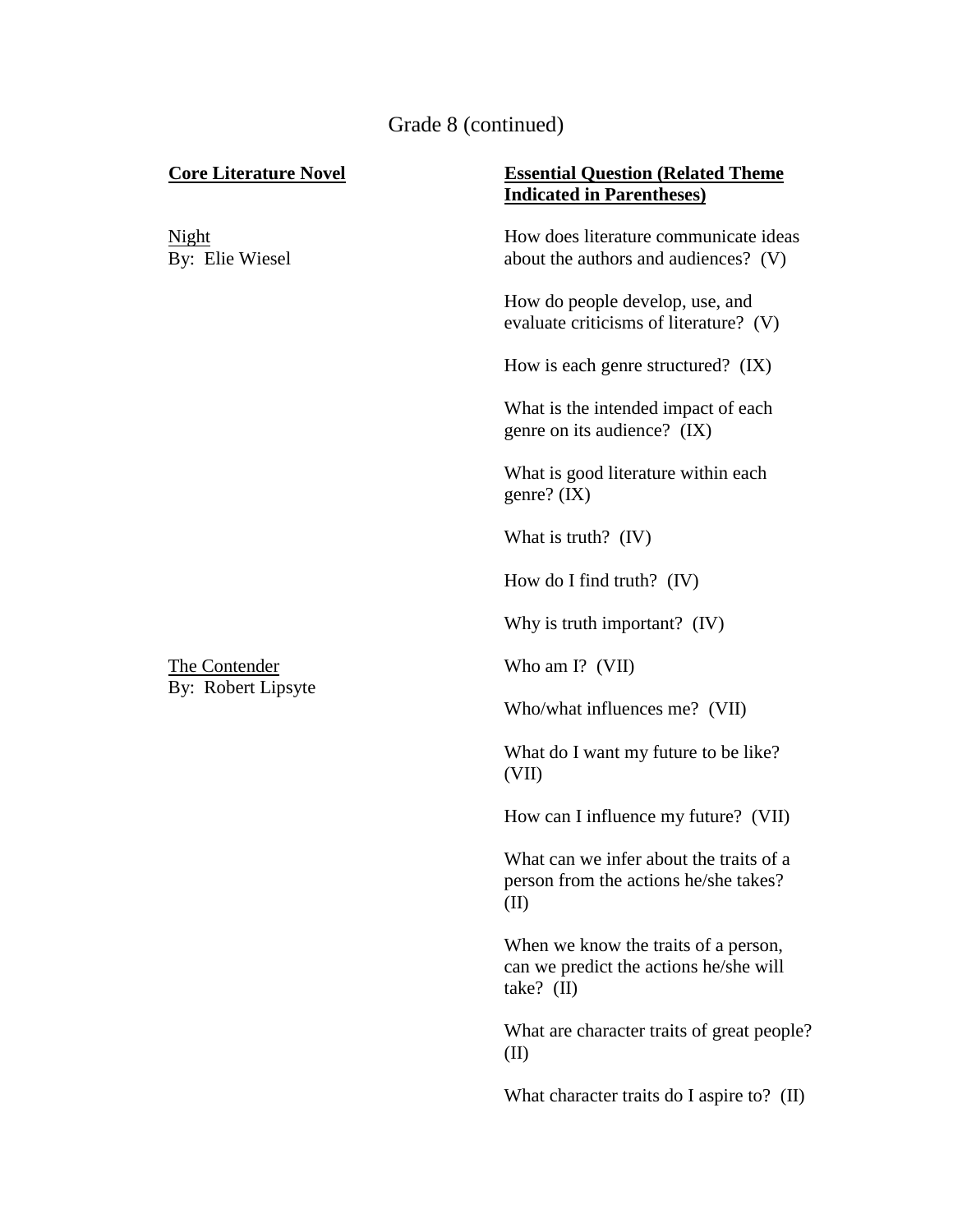Grade 8 (continued)

# **Core Literature Novel Essential Question (Related Theme Indicated in Parentheses)**

The Contender<br>By: Robert Lipsyte What actions could I take to strengthen<br>the character traits to which I aspire? the character traits to which I aspire? (II)

How is realistic fiction structured? (IX)

What is the intended impact of realistic fiction on its audience? (IX)

How did Robert Lipsyte use literary devices to accomplish his purposes?  $(IX)$ 

What is good realistic fiction? (IX)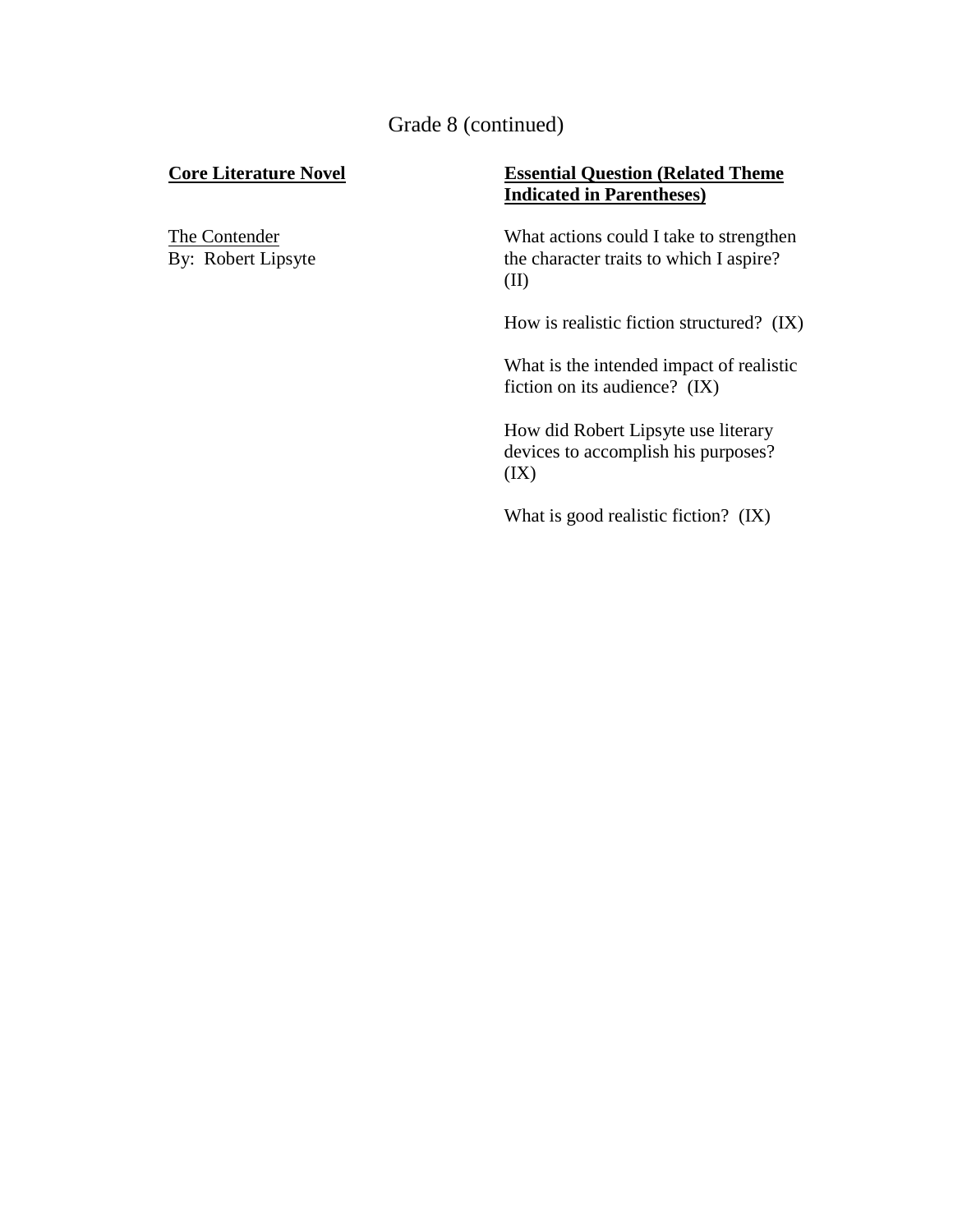# **Recommended Contexts and Essential Questions**

Each theme includes a number of *recommended contexts* for exploration. Teachers are encouraged to engage students in the various themes by considering historical, contemporary, and future perspectives as appropriate. Teachers should assume complete flexibility in resource selection and instructional exploration of the six themes. The recommended contexts are not intended as prescriptive or required, but rather they serve as suggestions for addressing the themes.

One way to design instruction with the themes is to identify *overarching essential questions* to motivate learners and to guide classroom investigations, learning activities, and performance assessments. Essential questions are designed to spark curiosity and engage students in real-life, problem-solving tasks. They allow students to investigate and express different views on real world issues, make connections to other disciplines, and compare aspects of the target culture(s) to their own. Essential questions also lend themselves well to interdisciplinary inquiry, asking students to apply skills and perspectives across content areas while working with content from language, literature, and cultures of the Spanish-speaking world.

# **Integrating Themes, Recommended Contexts, and Essential Questions**

AP Spanish Language and Culture teachers are encouraged to consider the interconnectedness of the themes. A unit on environmental issues (Global Challenges) might, for example, touch upon recommended contexts from more than one theme. Students might study inventions as catalysts of change (Science and Technology), influences from religious beliefs or social values (Personal and Public Identities), or the aesthetics of eco-friendly architecture (Beauty and Aesthetics).

The recommended contexts for exploring a theme can be varied depending on available authentic materials, teacher-developed resources, and commercially produced materials, as well as teacher creativity and student interest. The design of the course should include essential questions that will capture students' interest, engaging authentic materials, and learning activities that help students consider themes across time and across cultures.

It should be noted that literature is not merely a recommended context for one of the course themes (Beauty and Aesthetics) but should serve as a powerful vehicle for delivering content to address all of the themes. Literary works may be incorporated throughout the AP Spanish Language and

37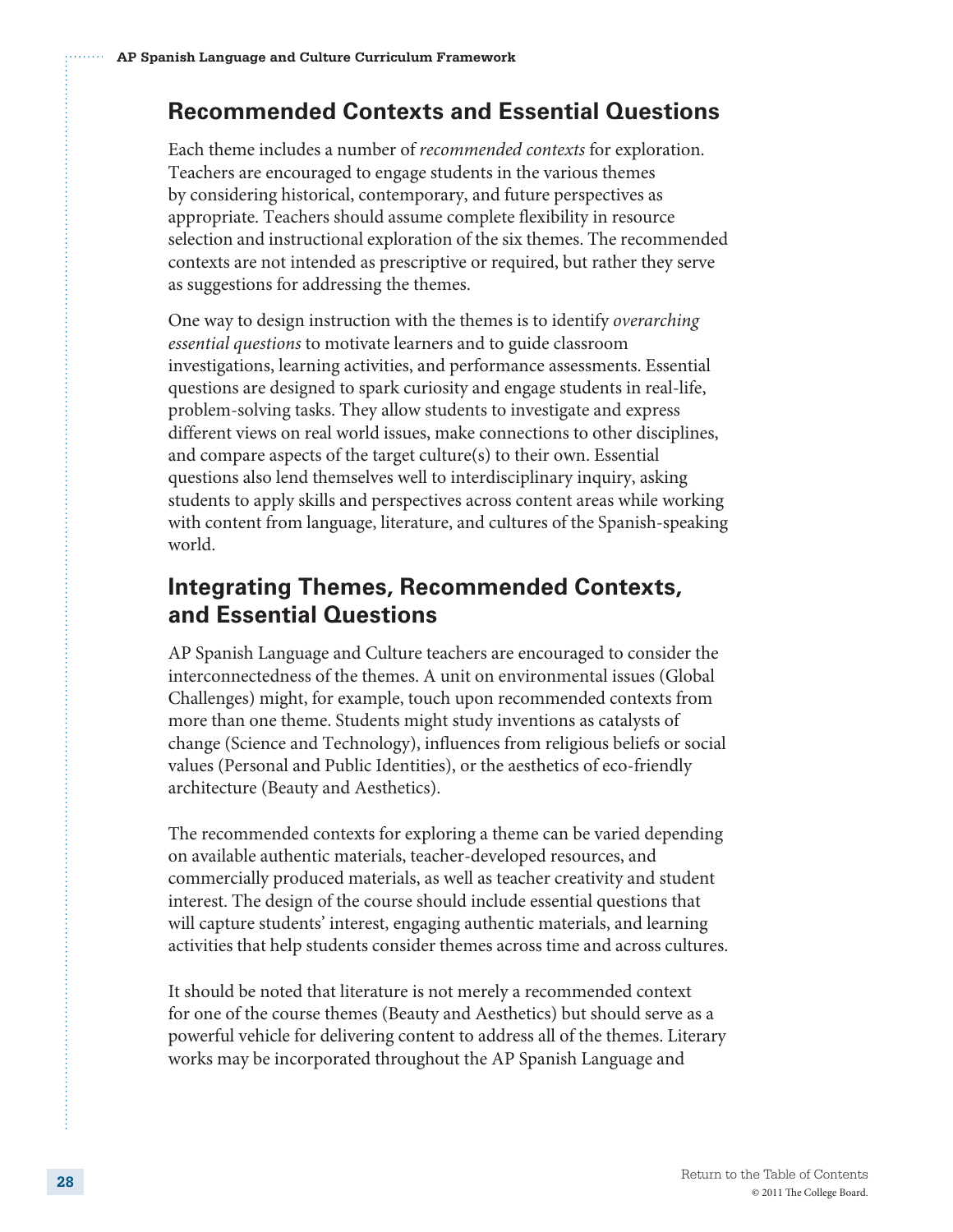Culture course in relation to a variety of themes, such as the environment (Global Challenges), rites of passage (Contemporary Life), or issues of cultural assimilation (Personal and Public Identities).

# **Themes, Recommended Contexts, and Overarching Essential Questions**

# **Theme: Global Challenges /** *Los desafíos mundiales* **Recommended Contexts:**

- • Economic Issues / *Los temas económicos*
- • Environmental Issues / *Los temas del medio ambiente*
- • Philosophical Thought and Religion / *El pensamiento filosófico y la religión*
- • Population and Demographics / *La población y la demografía*
- • Social Welfare / *El bienestar social*
- • Social Conscience / *La conciencia social*

# **Overarching Essential Questions:**

- What environmental, political, and social issues pose challenges to societies throughout the world? / *¿Cuáles son los desafíos sociales, políticos y del medio ambiente que enfrentan las sociedades del mundo?*
- • What are the origins of those issues? / *¿Cuáles son los orígenes de esos desafíos?*
- • What are possible solutions to those challenges? / *¿Cuáles son algunas posibles soluciones a esos desafíos?*

# **Theme: Science and Technology /** *La ciencia y la tecnología* **Recommended Contexts:**

- • Access to Technology / *El acceso a la tecnología*
- • Effects of Technology on Self and Society / *Los efectos de la tecnología en el individuo y en la sociedad*
- • Health Care and Medicine / *El cuidado de la salud y la medicina*
- • Innovations / *Las innovaciones tecnológicas*
- • Natural Phenomena / *Los fenómenos naturales*
- • Science and Ethics / *La ciencia y la ética*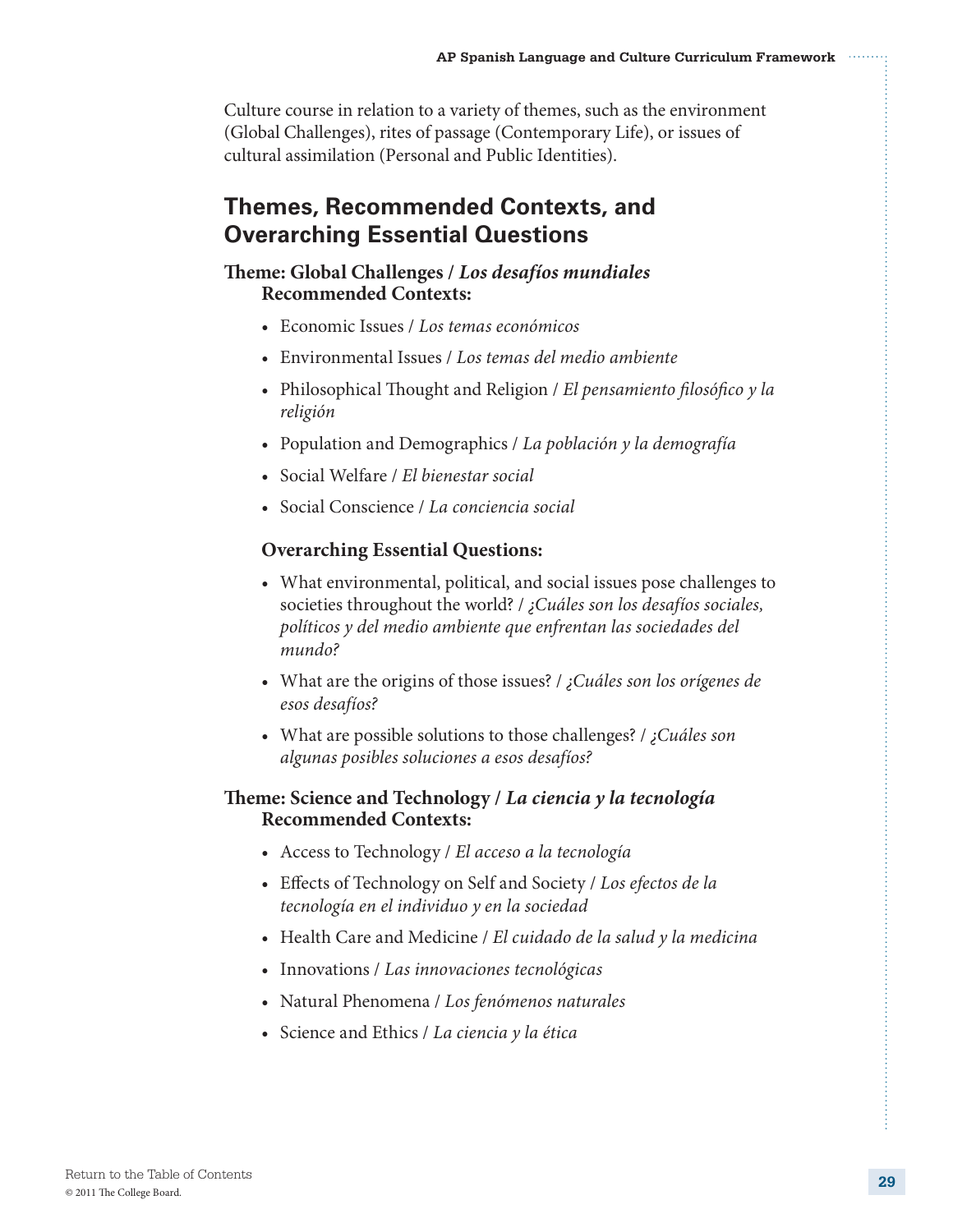#### **Overarching Essential Questions:**

- How do developments in science and technology affect our lives? / *¿Qué impacto tiene el desarrollo científico y tecnológico en nuestras vidas?*
- What factors have driven innovation and discovery in the fields of science and technology? / *¿Qué factores han impulsado el desarrollo y la innovación en la ciencia y la tecnología?*
- • What role does ethics play in scientific advancement? / *¿Qué papel cumple la ética en los avances científicos?*

## **Theme: Contemporary Life /** *La vida contemporánea* **Recommended Contexts:**

- • Education and Careers / *La educación y las carreras profesionales*
- • Entertainment / *El entretenimiento y la diversión*
- • Travel and Leisure / *Los viajes y el ocio*
- • Lifestyles / *Los estilos de vida*
- • Relationships / *Las relaciones personales*
- • Social Customs and Values / *Las tradiciones y los valores sociales*
- • Volunteerism / *El trabajo voluntario*

#### **Overarching Essential Questions:**

- • How do societies and individuals define quality of life? / ¿*Cómo definen los individuos y las sociedades su propia calidad de vida?*
- How is contemporary life influenced by cultural products, practices, and perspectives? / *¿Cómo influyen los productos culturales, las prácticas y las perspectivas de la gente en la vida contemporánea?*
- • What are the challenges of contemporary life? / *¿Cuáles son los desafíos de la vida contemporánea?*

# **Theme: Personal and Public Identities /** *Las identidades personales y públicas*

# **Recommended Contexts:**

- • Alienation and Assimilation / *La enajenación y la asimilación*
- • Heroes and Historical Figures / *Los héroes y los personajes históricos*
- • National and Ethnic Identities / *La identidad nacional y la identidad étnica*
- • Personal Beliefs / *Las creencias personales*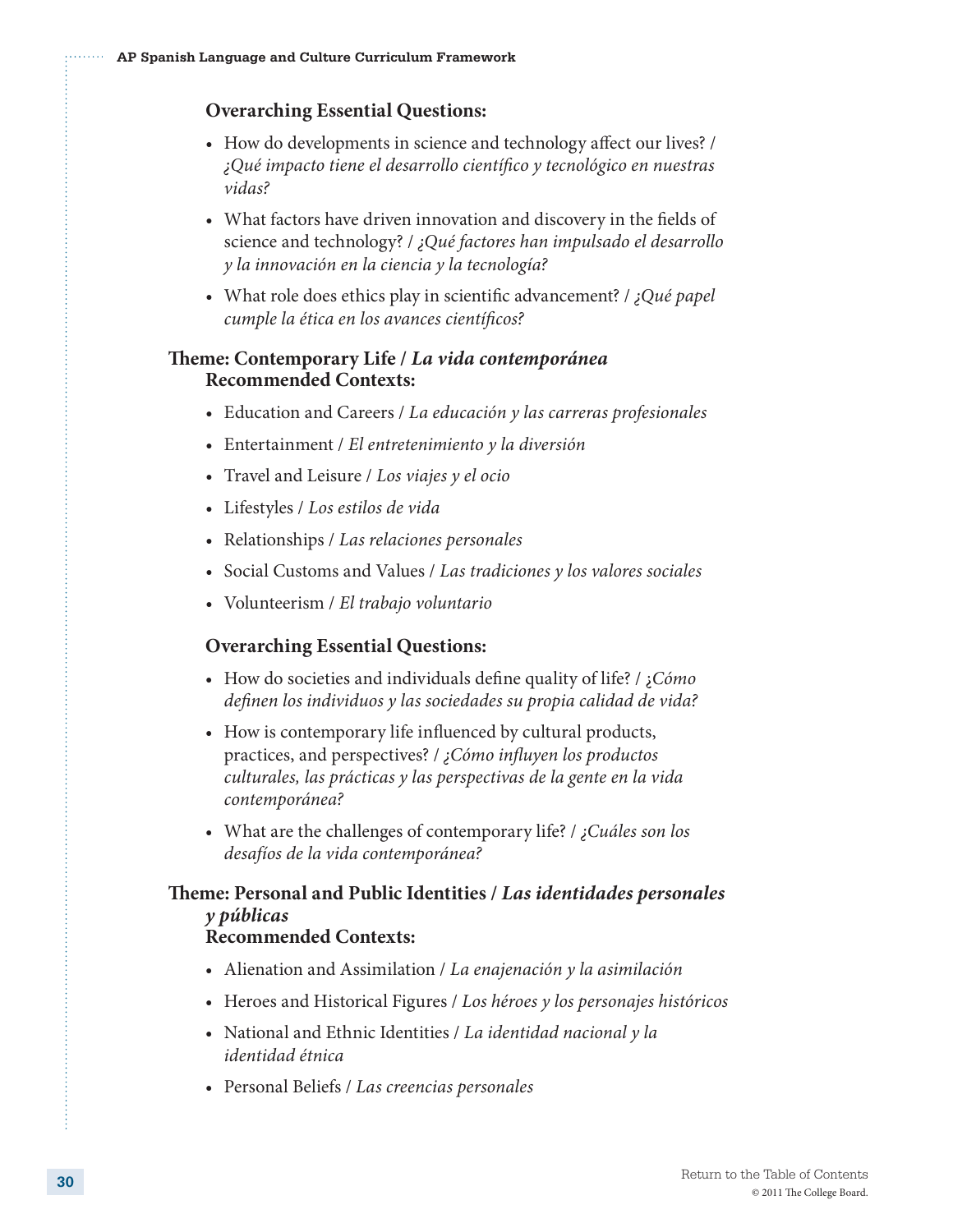- • Personal Interests / *Los intereses personales*
- • Self-Image / *La autoestima*

## **Overarching Essential Questions:**

- How are aspects of identity expressed in various situations? / *¿Cómo se expresan los distintos aspectos de la identidad en diversas situaciones?*
- • How do language and culture influence identity? / *¿Cómo influyen la lengua y la cultura en la identidad de una persona?*
- • How does one's identity develop over time? / *¿Cómo se desarrolla la identidad de una persona a lo largo del tiempo?*

## **Theme: Families and Communities /** *Las familias y las comunidades* **Recommended Contexts:**

- • Customs and Values / *Las tradiciones y los valores*
- • Education Communities / *Las comunidades educativas*
- • Family Structure / *La estructura de la familia*
- • Global Citizenship / *La ciudadanía global*
- • Human Geography / *La geografía humana*
- • Social Networking / *Las redes sociales*

### **Overarching Essential Questions:**

- • What constitutes a family in different societies? / *¿Cómo se define la familia en distintas sociedades?*
- How do individuals contribute to the well-being of communities? / *¿Cómo contribuyen los individuos al bienestar de las comunidades?*
- How do the roles that families and communities assume differ in societies around the world? / *¿Cuáles son las diferencias en los papeles que asumen las comunidades y las familias en las diferentes sociedades del mundo?*

## **Theme: Beauty and Aesthetics /** *La belleza y la estética* **Recommended Contexts:**

- • Architecture / *La arquitectura*
- • Defining Beauty / *Definiciones de la belleza*
- • Defining Creativity / *Definiciones de la creatividad*
- • Fashion and Design / *La moda y el diseño*